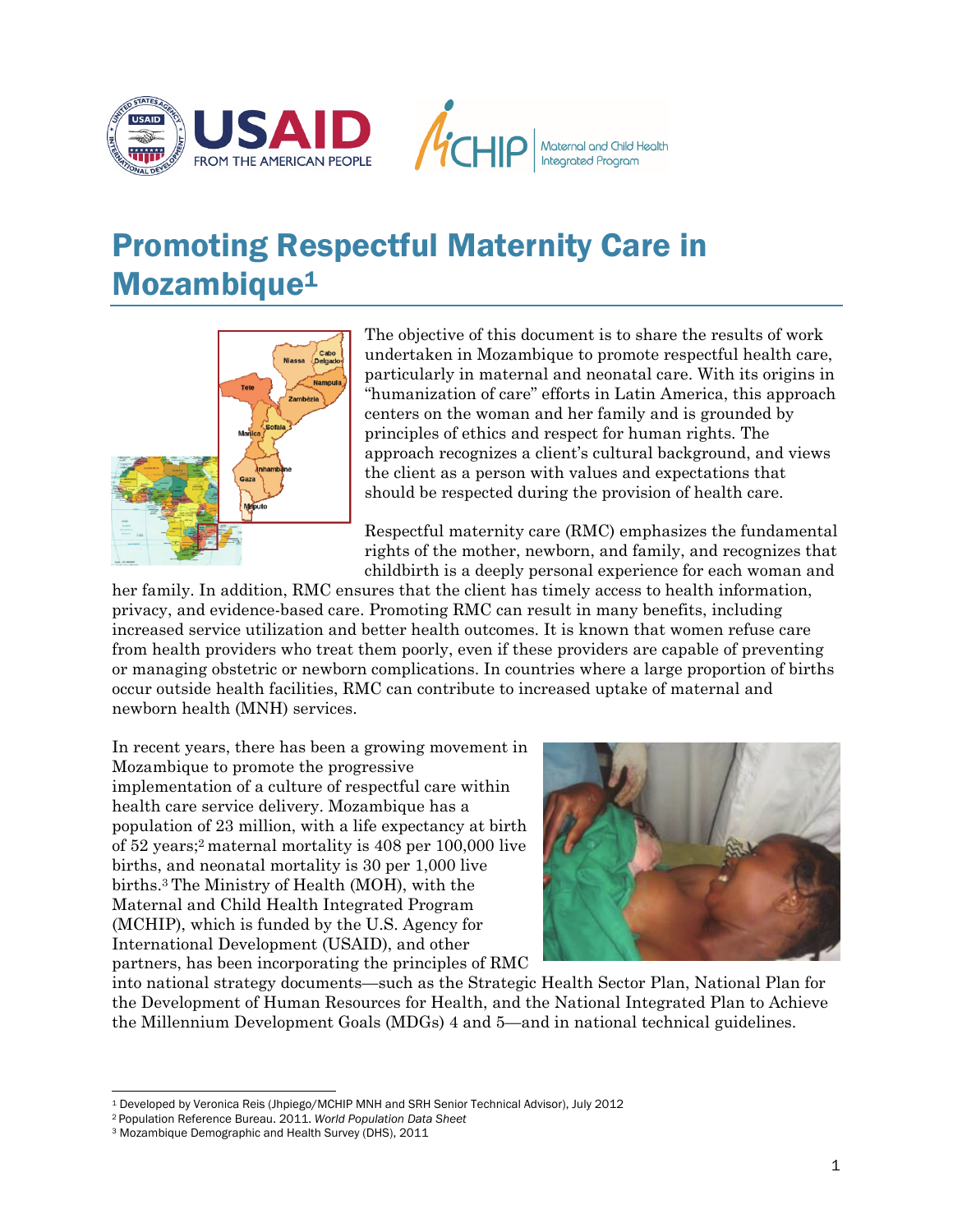The RMC movement began in 2007 when Mozambique's MOH grew increasingly concerned with the low institutional delivery rate—only 47% in 20034—and the high maternal and neonatal mortality ratios. In response, they conducted a facility-level analysis that revealed compromised quality of care, including problems related to long waiting times, lack of welcoming reception, poor privacy, lack of confidentiality, mistreatment of clients, inadequate infrastructure and material resources, overworked and under-trained health providers, and substandard management of health services.5 Following this analysis, the Minister of Health and other MOH leaders engaged a broad range of community representatives and other stakeholders to develop strategies to address these problems. Among the interventions proposed, the leaders gave special emphasis to the prevention of disrespect and abuse and the promotion of RMC.



Health facility performance systematic evaluation results: 2007-2008. Percent of performance standards achieved. Red = baseline; gray = second evaluation; blue = third evaluation.

In this context, the MOH initiated the implementation of the National Plan to Improve the Quality of Reproductive Health and Child Health Services in 2007. This plan utilized a quality improvement methodology developed by Jhpiego called Standards-Based Management and Recognition (SBM-R), in which aspects of evidence-based care, including RMC, were incorporated into performance standards. These standards were then implemented and measured by health care providers and their supervisors in selected health facilities. The implementation of a quality improvement process that focused on respectful, evidence-based care in maternal and child health services was initiated in 18 health facilities (primary and secondary levels) in six provinces. As a result, by the end of 2008 these health facilities had doubled or tripled their performance and were operating at a higher quality level, adhering to established evidence-based standards.

In 2009, based on these experiences and lessons learned from the quality improvement processes put into place, the MOH, with USAID/MCHIP support, launched the national "Model Maternity Initiative" (MMI). Under this initiative the quality improvement process, using the SBM-R approach, was expanded to the 34 largest hospitals throughout the country. MMI is based on the principles of quality, including RMC, to create facilities that are not only models for quality maternity care, but that also serve as model clinical training sites.

MMI promotes birthing practices that recognize women's preferences and needs. MMI also promotes the scaling-up of high-impact interventions. Specifically included are respect for beliefs, traditions, and culture; the right to information and privacy; choice of a companion; freedom of movement and position; skin-to-skin contact and early breastfeeding; appropriate use of technology and effective lifesaving interventions; and prevention of violence and disrespectful care. MMI promotes the implementation and monitoring and evaluation of quality standards in the nine areas shown in Table 1.

l 4 DHS 2003

<sup>5</sup> Mozambique. Health Sector Strategic Plan 2007-2012. Ministry of Health. 2007.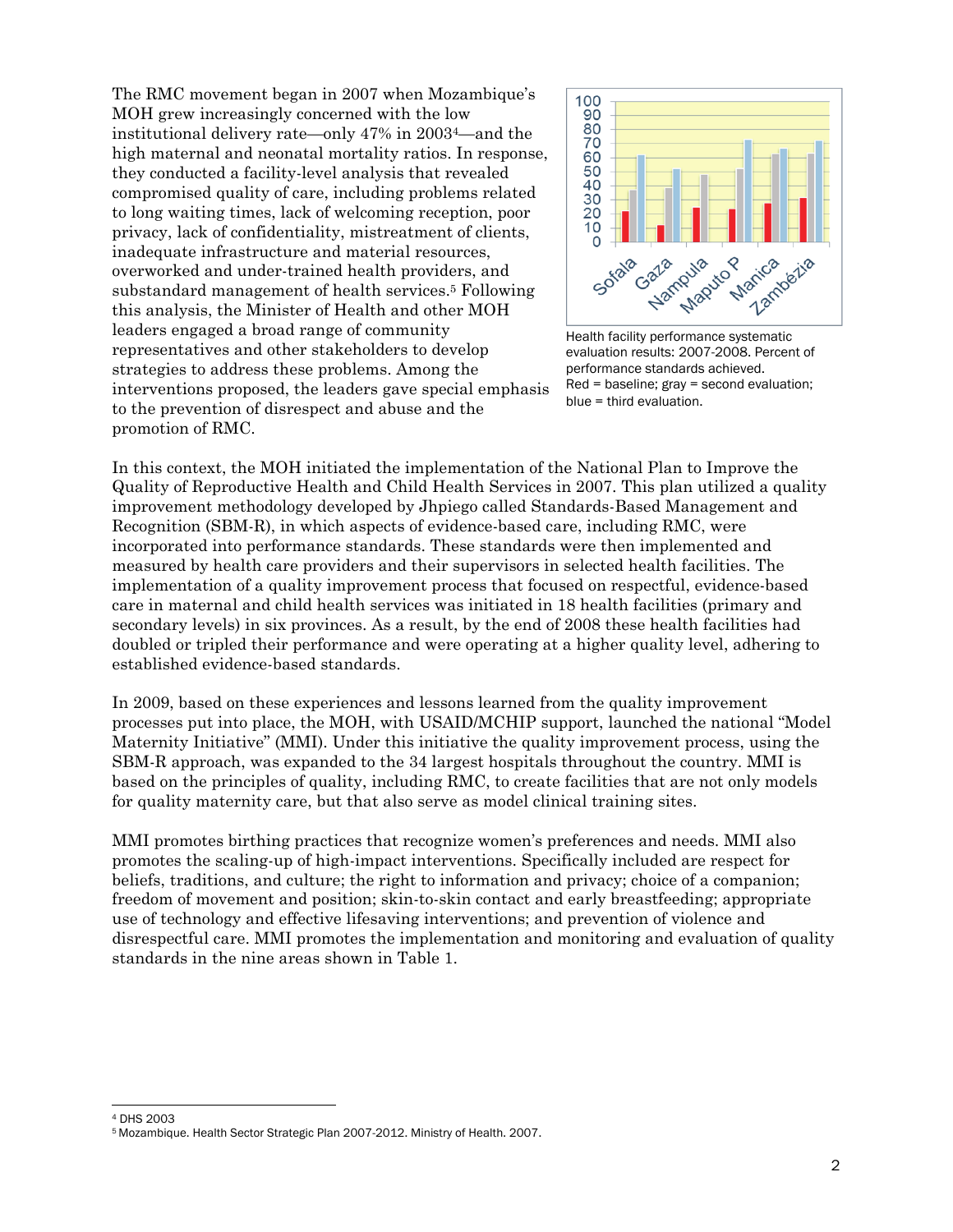### Table 1. MMI Selected Standards

| <b>AREAS</b>              | <b>CONTENTS</b>                            | <b>NUMBER OF</b><br><b>STANDARDS</b> |  |
|---------------------------|--------------------------------------------|--------------------------------------|--|
| $\mathbf{1}$ .            | Managment                                  | 8                                    |  |
| 2.                        | Information, monitoring, and evaluation    | 5                                    |  |
| 3.                        | Human and material resources               | 4                                    |  |
| 4.                        | Health work conditions                     | 9                                    |  |
| 5.                        | Health education and community involvement | 4                                    |  |
| 6.                        | Antenatal and postnatal care               | 14                                   |  |
| 7.                        | Labor, birth, and neonatal care            | 23                                   |  |
| 8.                        | Basic emergency obstetric and newborn care | 9                                    |  |
| 9.                        | <b>Training</b>                            | 4                                    |  |
| <b>Total of Standards</b> |                                            | 80                                   |  |

The following figure illustrates the implementation of the quality improvement process in the Model Maternities Initiative:



The implementation of MMI includes establishment of performance standards, provider training, baseline and systematic assessments in target facilities using the established standards, development and implementation of action plans, and recognition of progress. Health facilities in the MMI also track several key outcome indicators for MNH care. Graphics below show the results for some of these indicators. While there have been gradual improvements in all monitored indicators, the main challenge has been related to the implementation of some selected practices, such as allowing the presence of a companion during labor and birth, and the provision of care for birth in a more upright position.

Over time, the culture of promoting RMC has become more widespread in Mozambique, with increasing involvement of pre-service and in-service training institutions, professional associations (obstetrics/gynecology, pediatric, and nursing), and civil society. The MOH, with the support of MCHIP and other partners, is now working to scale up the MMI to include more than 122 health facilities by 2014.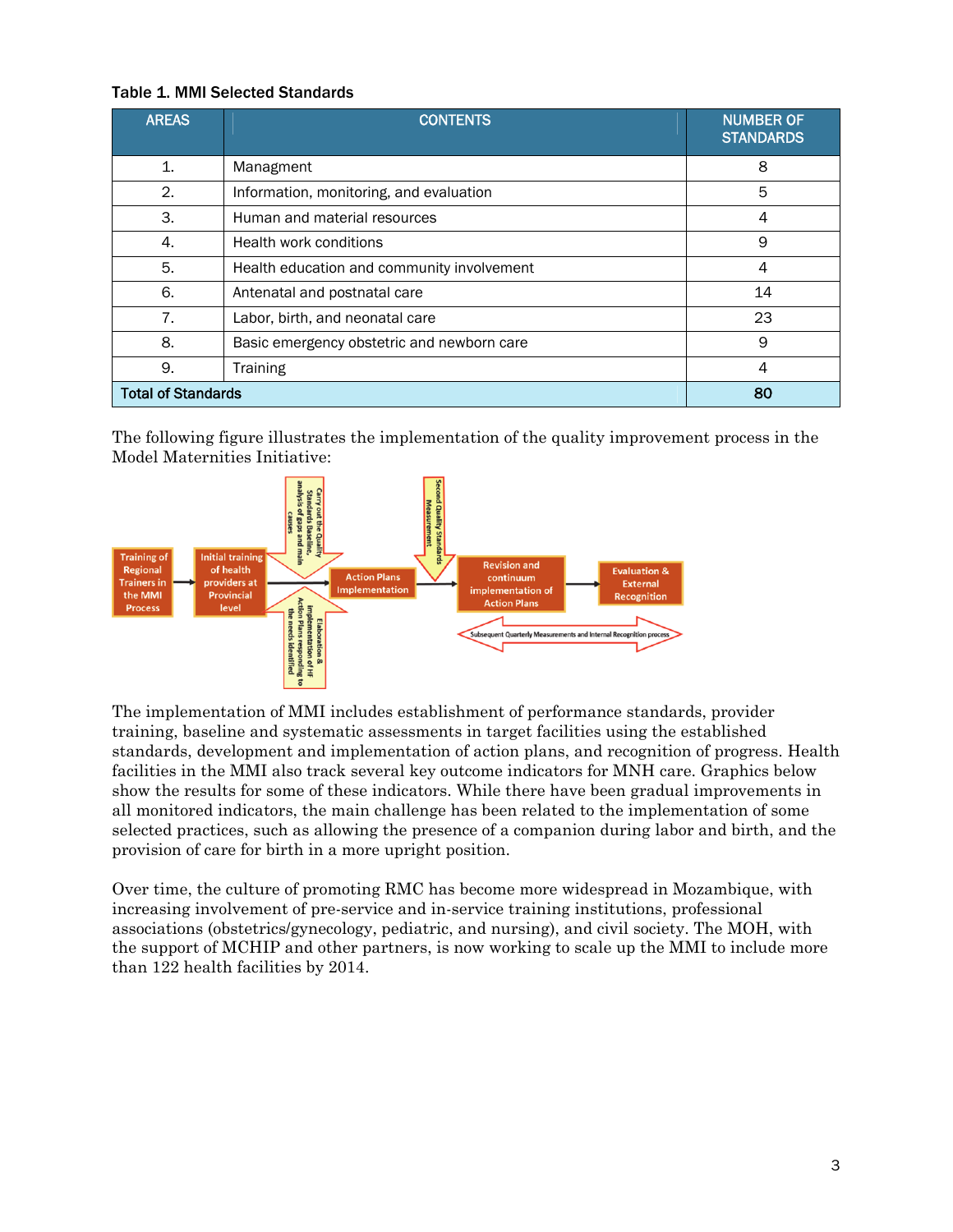## CONCLUSION, LESSONS LEARNED, AND SUCCESSFUL APPROACHES

The following are components essential to a successful program in promoting quality and respectful maternity care in Mozambique:

- Existing local ownership and involvement of high-level decision makers in the Ministry of Health
- Involving communities in this process from the beginning
- Establishing and implementing MNH performance standards, including specific standards related to respectful care, which improve quality of care and increase service utilization and client satisfaction
- Tracking MNH outcomes and process indicators to document effectiveness of approach
- Identifying champions at central and provincial levels for the smooth implementation of interventions
- Creating a pool of trainers who also act as supportive supervisors



A Mozambican woman who had her first child under respectful care, accompanied by her partner, said, "This movement is so important. We women must speak up to fight for our rights."

- Encouraging supervision and investment in infrastructure and supplies
- Working together with pre-service training institutes, in-service trainers, and professional organizations for ensuring a more sustainable training process
- Providing support and clarification of critical managerial and technical issues (e.g., how to better organize labor and delivery rooms; how to correctly complete the partograph)

In conclusion, promoting quality and respectful maternity care is a complex and challenging process that requires contributions and a continuous investment from all involved, including the communities.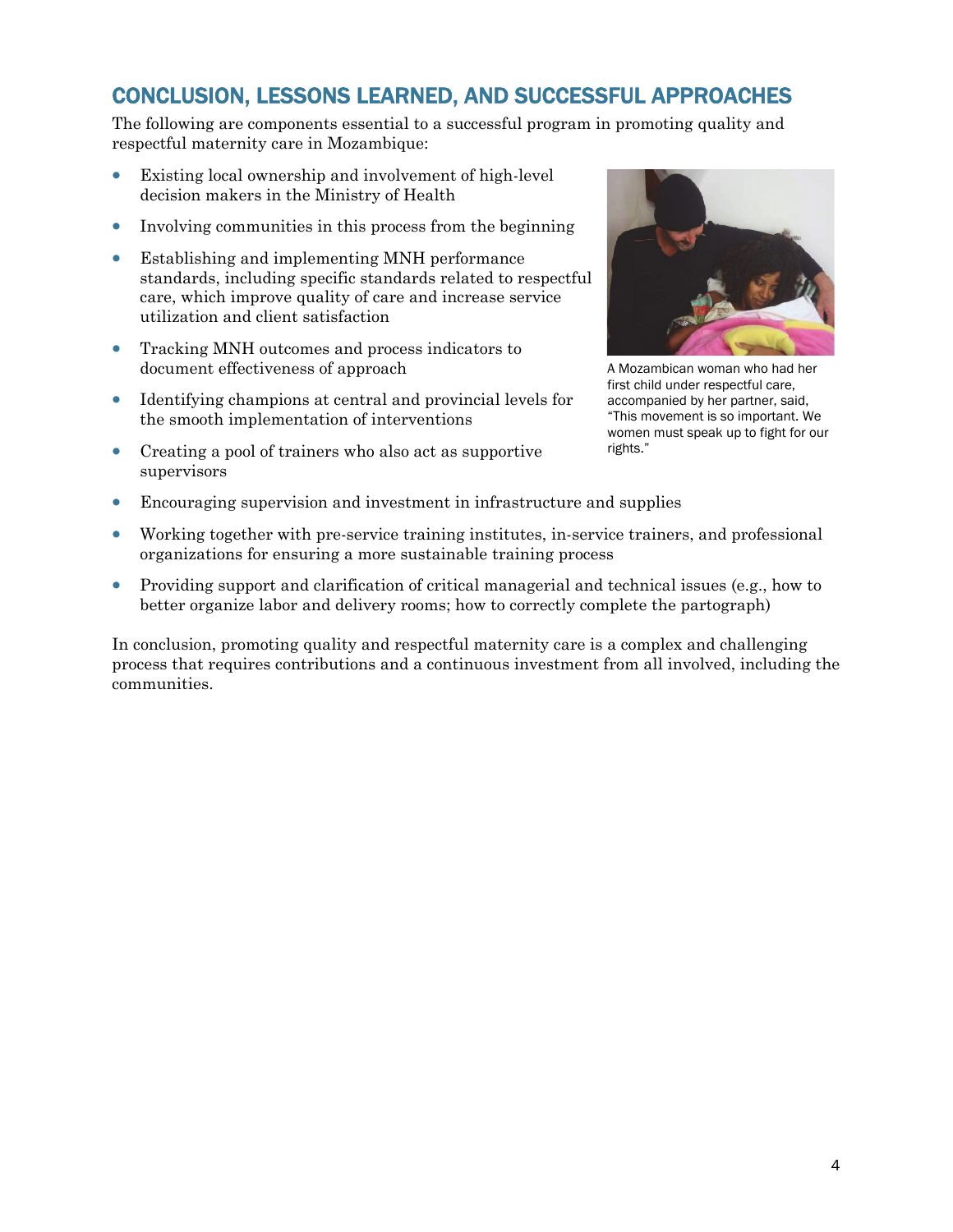### ANNEX – EVOLUTION OF SELECTED MNH HUMANIZATION AND QUALITY INDICATORS TRACKED IN MMI – MOZAMBIQUE

Figure 1: Evolution of coverage of partograph, use of magnesium sulphate, active management of the third stage of labor